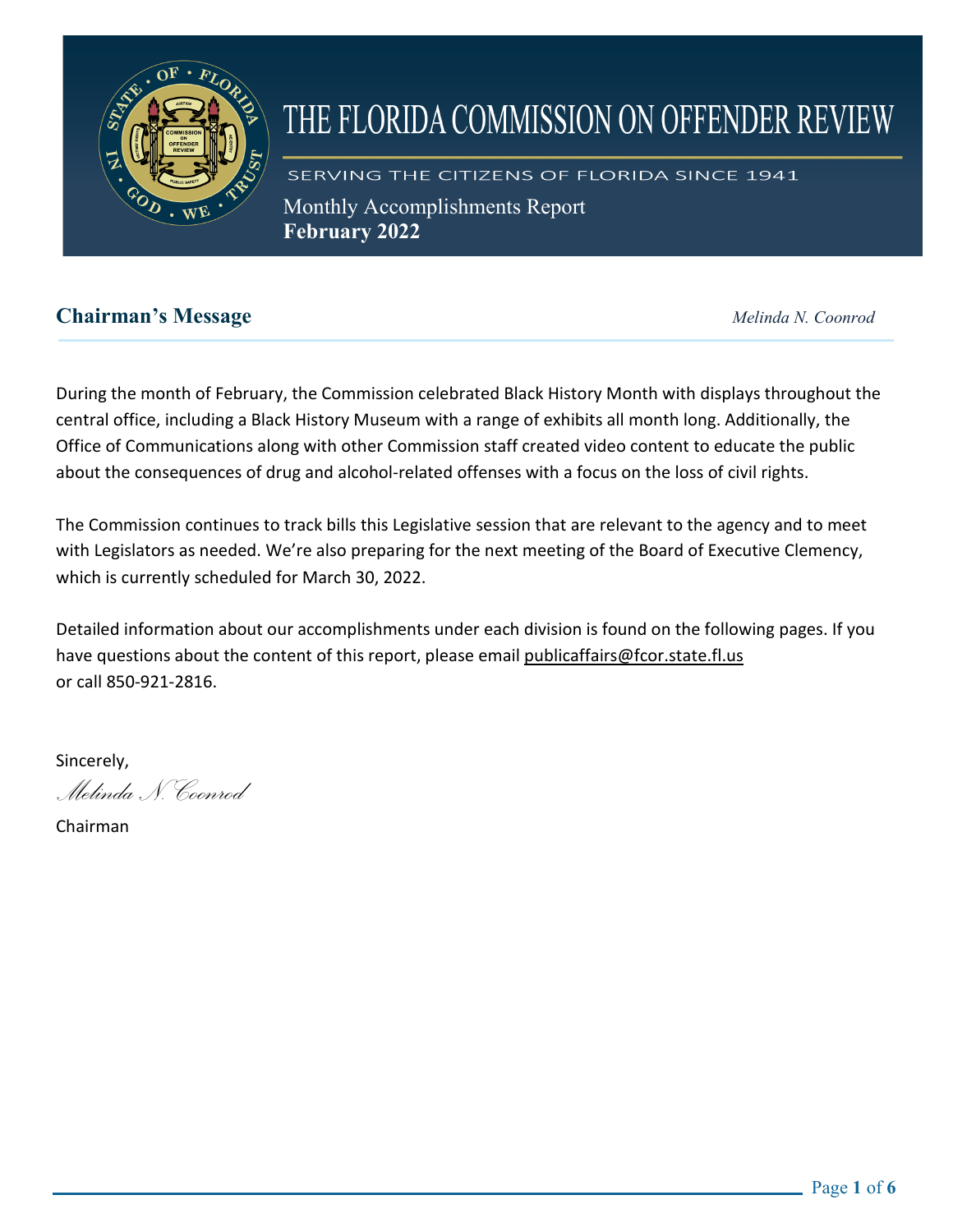## Division of Operations

*The Division of Operations is the largest unit of the Commission and is comprised of four sections: The Revocations Unit, Victims' Services, Office of the Commission Clerk, and Field Services. Twelve field offices are divided among five regional areas across the state with each region staffed by an administrator who directs the day-to-day activities of the professionals and support staff assigned to offices located within the region.*

*Operations is responsible for multiple functions in the administration of post-prison supervisory release programs. These supervised release programs include parole, conditional medical release, control release, conditional release, and addiction recovery release supervision. Through its Field Services staff, Operations conducts parole interviews, administrative hearings for alleged violations of supervision, as well as clemency investigations for the Board of Executive Clemency.*

## **Accomplishments: February 2022**

#### **Office of the Commission Clerk**

#### Cases Docketed: 756

- Parole Interviews, Reviews (74), Granted (2), Terminated (4), Released to Guidelines (0), Declined to authorize (0), Rescinded/Reparoled (0)
- Conditional Medical Release Granted (1), Denied (5)
- Conditional Release cases scheduled for Docket (609)
- Addiction Recovery cases scheduled for Docket (58)

#### **Revocations**

Revocations: 373

- Warrants Issued (114)
- Revocations Scheduled for Docket (114)
- Final Hearing Results Received, ROR granted, denied (35)
- Revoked or Reinstated, including ROR, NTA (110)

*\*Includes parole, conditional release, addiction recovery release, and conditional medical release and control release cases.*

#### **Victims' Services**

Victims' Services: 1,666

- Victims' requests for information on parole, conditional release, and conditional medical cases (150)
- Victims Located (97)
- Status updates to victims on parole, conditional medical, and clemency cases (1,390)
- Assisted victims who attended parole or clemency hearings (29)

#### **Field Services**

Field Services: 240

- Parole Interviews (58)
- Revocation Interviews (151)
- Revocation Hearings (31)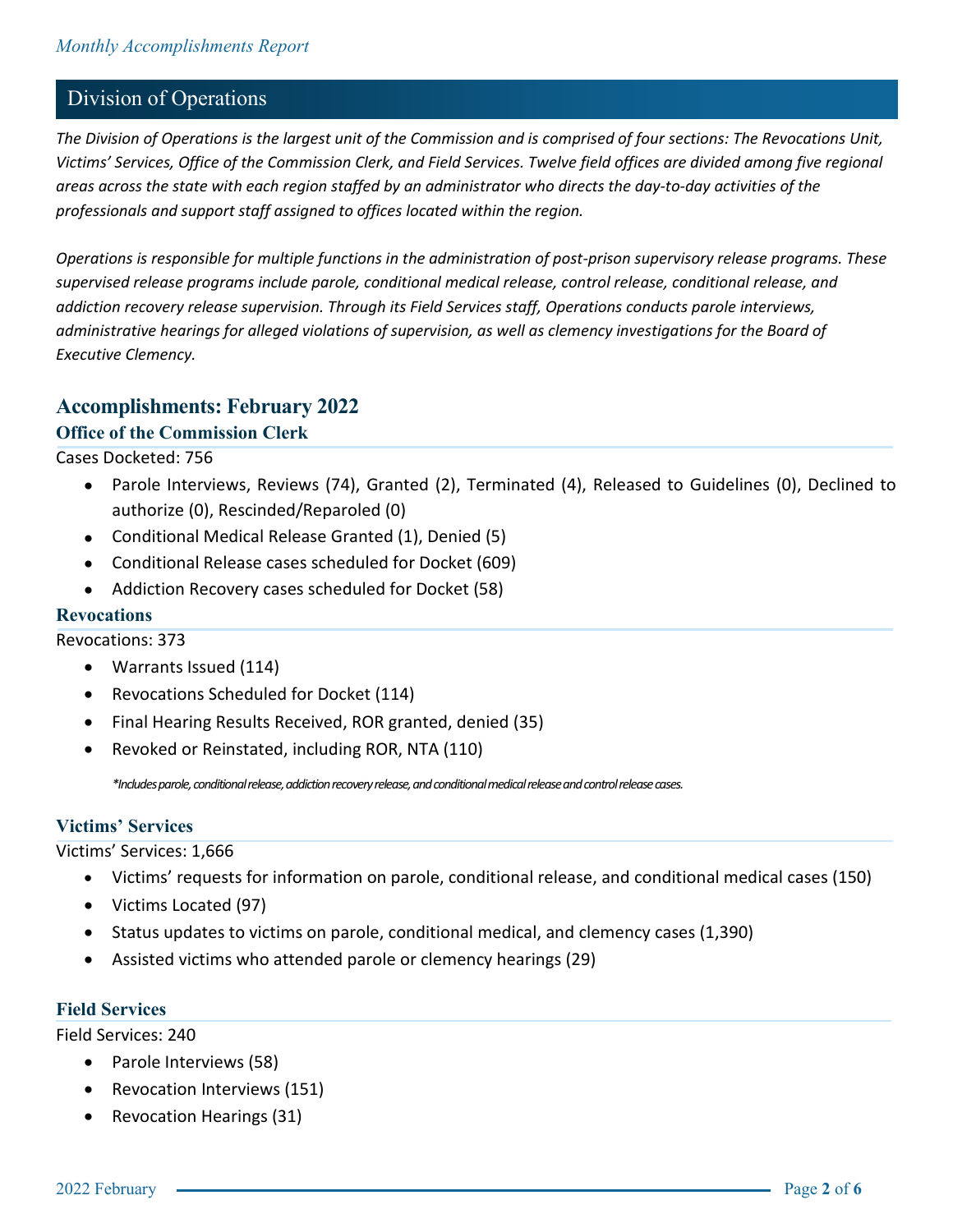# Division of Administration

*The Division of Administration provides administrative support to the Commission's Central Office and 12 field offices. Administration includes Human Resources, Finance and Accounting, Purchasing, Safety, Grants, Contracts, Inventory, Emergency Management, and General Services.* 

## **Accomplishments: February 2022**

- Submitted 14 requisitions, 14 security requests, 10 purchase requests, and 11 work orders. Completed 9 deliveries and logged in 51 accounting vouchers, 23 HR actions, 52 invoices, and 14 travel submissions.
- Achieved 98.48% prompt payment compliance.
- Reviewed CMS BSR, CMS BSAR, documents, and submitted comments/revisions.
- Respond to FDC IT on OBIS revisions pertaining to FCOR.
- Prepared and presented the budget monthly analysis.
- Provided information to leadership for special projects.
- Provided agency staff with safety/wellness information.
- Submitted property values.
- Attended FL Palm meetings, Administration team meeting, FL Palm and OIT meeting, MAC database meetings, CMS database meetings, budget meetings, and leadership meetings.
- Attended HR meetings, VOCA meetings, OBIS meetings, Human Resource Officers' meeting, Interagency Advisory Council meeting, and IAC meeting.
- Completed office security for FCOR training, E-Verify Open TNC Training Session.
- Certified EEO for VOCA Application 2022–23.
- Verified the Commission on Ethics mailing list.
- Completed VOCA application submission, researched VOCA for 5 Years and completed VOCA Estimate.
- Submitted recycling project.
- Completed a checkup on all agency laptops and warranty status for replacement proposals.
- Finalized gold shield/badge audit.
- Completed training survey to all FCOR staff.
- Audited employee driver's license and insurance information.
- Met with Awards4U.
- Updated central office evacuation checklist.
- Setup new Pcard holders and users in STMS.
- Coordinate federal audit.
- Completed documents for VOCA response.
- Completed COOP plan training.

#### Office of General Counsel

*The Office of the General Counsel is charged with successfully prevailing on litigation filed against the Commission, providing quality legal advice and representation in a prompt manner, and engaging in proactive legal counseling to prevent unnecessary litigation in the future.*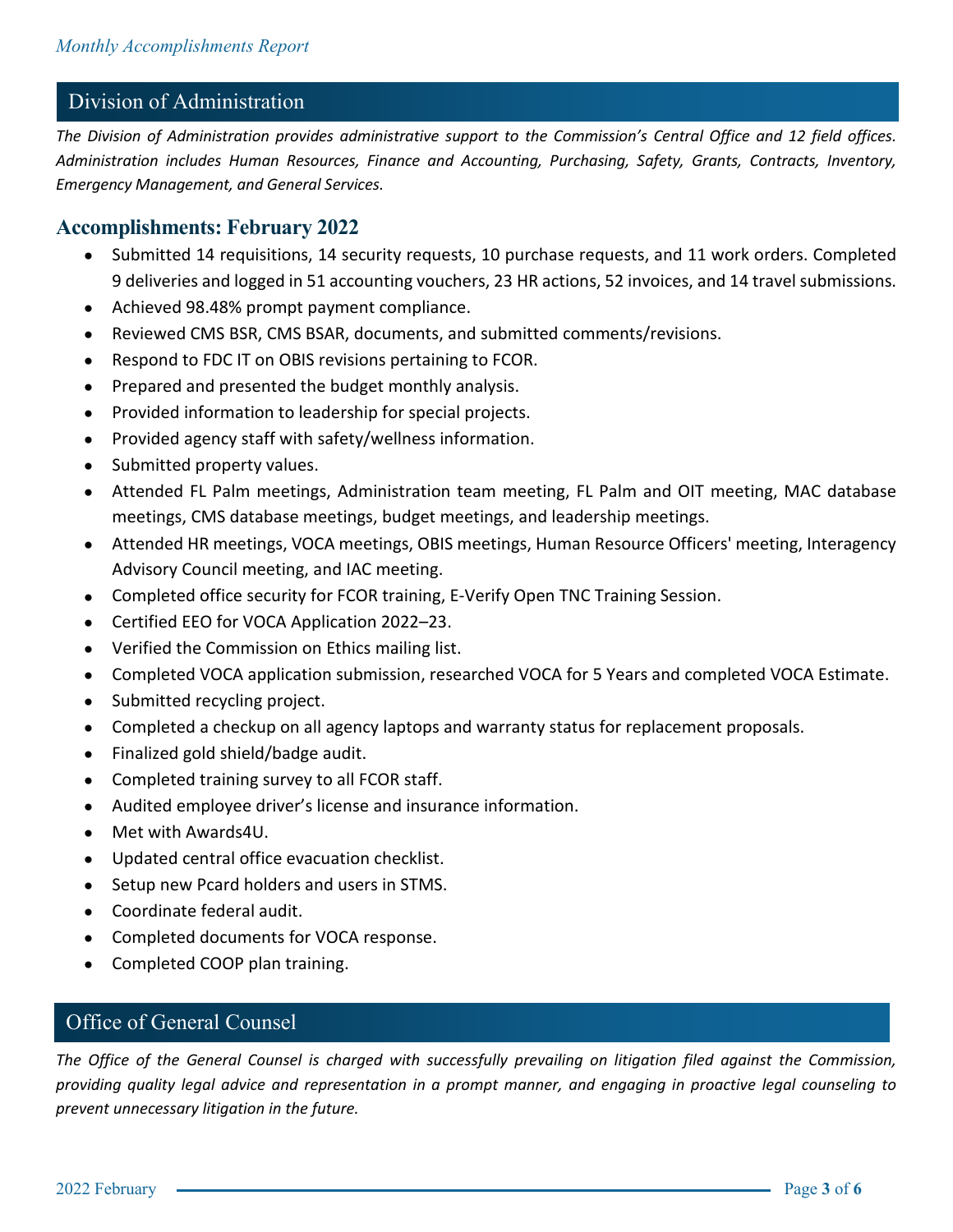#### *Monthly Accomplishments Report*

## **Accomplishments: February 2022**

During the month of February, the Office of the General Counsel generated twenty-nine (29) court filings, including briefs, responses, motions, orders, and notices.

During the month of February, the Office of the General Counsel responded, through completion, to fifty-eight (58) public records requests.

During the month of February, the Commission received twelve (12) positive orders, from state circuit courts, district courts of appeal, and the Florida Supreme Court. These orders are in the nature of reaffirming longheld and long-standing precedent governing some of the more common challenges presented against the Commission, including the denial of a grant of credit for time out on supervision after a supervision revocation, the recommendation for particular programming, the placement of an offender on conditional release, the Commission's discretionary authority to impose special conditions in a conditional release order, the Commission's denial of a grant for a special interview, the sufficiency of the evidence presented at revocation hearings, and the Commission's decision to aggravate for unsatisfactory institutional conduct and its decision not to mitigate based on particular information set forth by an inmate.

## Office of Legislative Affairs

*The Office of Legislative Affairs is charged with overseeing the Commission's legislative program as the agency's chief legislative advocate.* 

## **Accomplishments: February 2022**

- The Commission's Senate Bill 454 passed on the Senate floor 37–0.
- Conducted budget meetings with the legislature on FCOR priorities.
- Attended Criminal Justice Committee meetings in both chambers of the legislature.
- Tracked legislation that could affect the Commission.
- Directed legislative constituent relations regarding functions of the Commission and the Office of Executive Clemency.

# **The Office of Communications is charged with overseeing the agency's communications and public informations and public informations and public informations and public informations and public information program.**

*The Office of Communications is charged with overseeing the agency's communications and public information program, with the director acting as the agency's chief spokesperson.*

## **Accomplishments: February 2022**

- Provided ongoing media relations.
- Composed internal messages to staff.
- Composed correspondence on behalf of the agency to external audiences.
- Attended management meetings.
- Completed ongoing updates to the Commission website.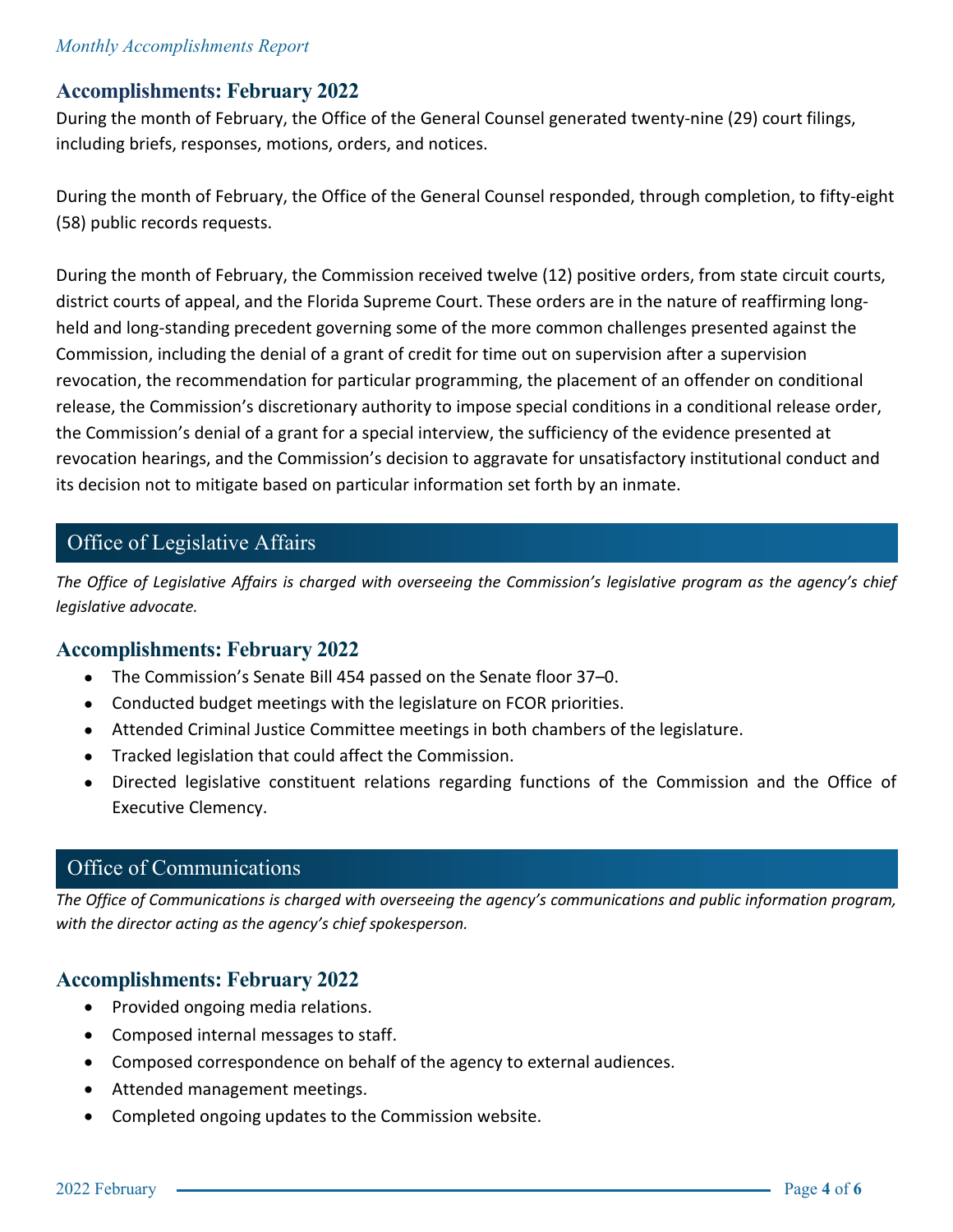- Provided proofreading and editing for agency policy documents and other Commission communications and reports.
- Monitored the media for content related to Commission business.
- Created a new and updated After the Crime video.

## Office of Executive Clemency

*The Office of Executive Clemency (OEC) reports directly to the Governor and Cabinet who sit as the Clemency Board in the performance of their duties and responsibilities. This office serves as the official custodian of all clemency records and is responsible for coordinating all clemency meetings, accepting clemency applications, and referring applications for investigation.*

## **Accomplishments: February 2022**

- The main goal of the Office of Executive Clemency (OEC) is to support the Executive Clemency Board (Board). OEC staff also provides assistance to the public regarding the clemency process, applications, and historical records.
- OEC maintains multiple phone lines and a web email account that are staffed daily to answer inquiries. This office continues to receive an influx of inquiries related to voting issues.
- OEC receives and processes clemency applications and notifies the applicants of their eligibility for the different forms of clemency. Correspondence is provided to the applicants explaining the next steps in the process and advising of any additional information that is needed to move their application forward. OEC informs applicants of the final Board action along with summary denials and grants.
- OEC is the custodian of all clemency records and processed requests received from criminal justice agencies regarding clemency action on individuals being investigated and/or prosecuted. OEC further assisted in responding to public records requests, legal inquiries, and legislative inquiries.
- FCOR received legislative funding for an upgrade to the MACNet database that maintains all clemency records. This office has met with the Department of Corrections' Information Technology section multiple times per week through the Teams application, allowing for sharing of the database screens to define the implementation of this project. This project is continuing after the end of the last fiscal year as the development and testing are still in progress.
- OEC worked closely with the Board in the circulation on the preliminary review list for RCR Without a Hearing, RFR/Commutation of Sentence, and Unfavorable Commission Recommendations for With a Hearing cases. This office prepares Executive Orders for signature and RCR Certificates for those granted without a hearing. All Executive Orders are filed with the Secretary of State and provided to applicants.
- This office worked closely with the Office of Clemency Investigations and the Board in preparing for the upcoming March 30, 2022 clemency meeting.